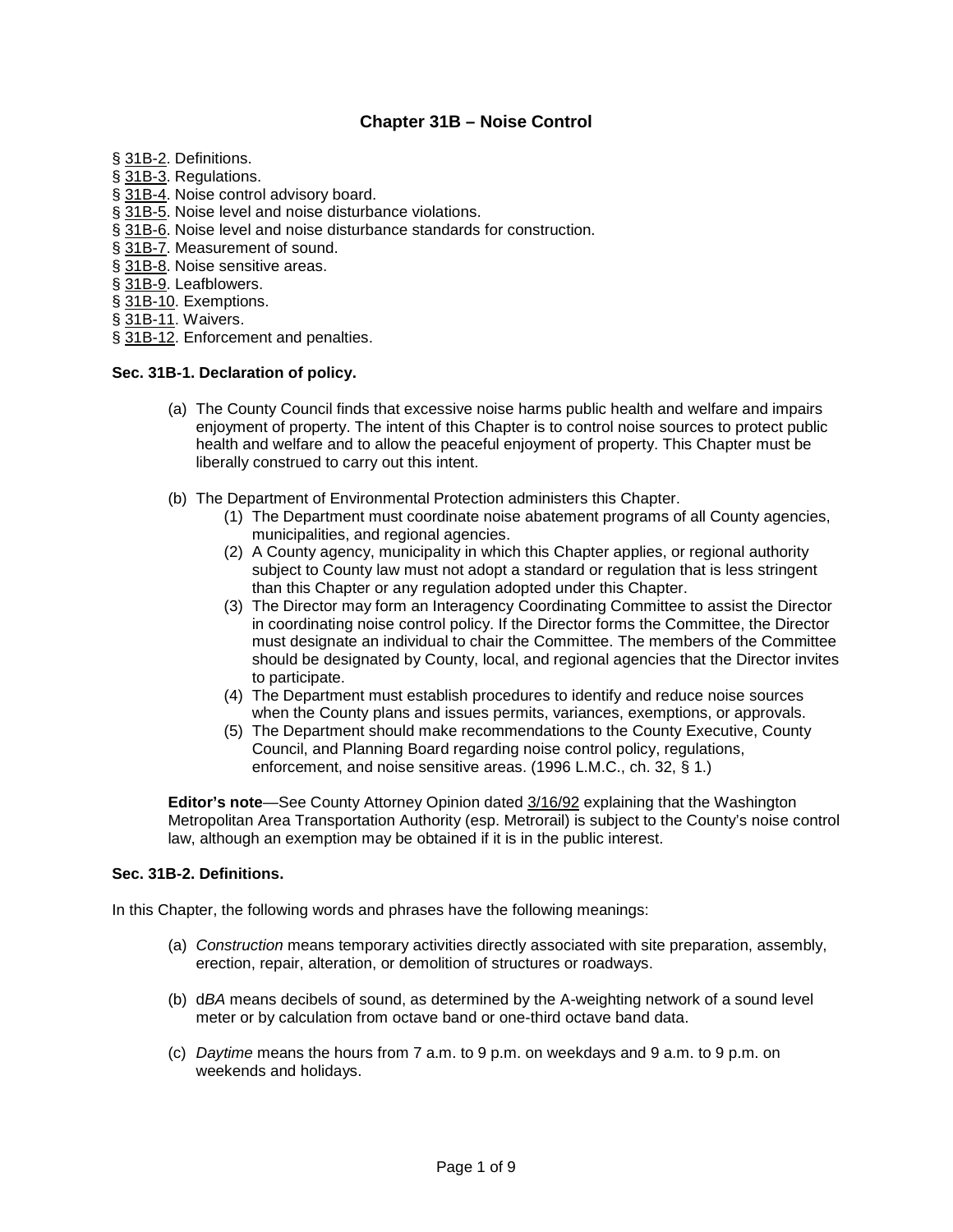- (d) Decibel means a unit of measure equal to 10 times the logarithm to the base 10 of the ratio of a particular sound pressure squared to the standard reference pressure squared. For this Chapter, the standard reference pressure is 20 micropascals.
- (e) *Department* means the Department of Environmental Protection.
- (f) *Director* means the Director of the Department of Environmental Protection or the Director's authorized designee.
- (g) *Enforcement officer* means:
	- (1) for a noise originating from any source:
		- (A) an employee or agent of the Department designated by the Director to enforce this Chapter;
		- (B) a police officer; or
		- (C) a person authorized under Section 31B-12(a) to enforce this Chapter;
		- (D) a person authorized by a municipality to enforce this Chapter; or
	- (2) for a noise originating from an animal source, the Director of the Animal Services Division in the Police Department or the Director's authorized designee.
- (h) *Impulsive noise* means short bursts of a acoustical energy, measured at a receiving property line, characterized by a rapid rise to a maximum pressure followed by a somewhat slower decay, having a duration not greater than one second and a field crest factor of 10 dBA or more. Impulsive noise may include, for example, noise from weapons fire, pile drivers, or punch presses.
- (i) *Leaf blower* means any portable device designed or intended to blow, vacuum, or move leaves or any other type of unattached debris or material by generating a concentrated stream of air. Leafblower includes devices or machines that accept vacuum attachments.
- (j) *Nighttime* means the hours from 9 p.m. to 7 a.m. weekdays and 9 p.m. to 9 a.m. weekends and holidays.
- (k) *Noise* means sound, created or controlled by human activity, from one or more sources, heard by an individual.
- (l) *Noise area* means a residential or non-residential noise area:
	- (1) *Residential noise area* means land in a zone established under Section 59-C-1.1, Section 59-C-2.1, Division 59-C-3, Section 59-C-6.1, Section 59-C-7.0, Section 59-C-8.1, Section 59-C-9.1 for which the owner has not transferred the development rights, or Section 59-C-10.1, or land within similar zones established in the future or by a political subdivision where Chapter 59 does not apply.
	- (2) *Non-residential noise area* means land within a zone established under Section 59-C-4.1, Section 59-C-5.1, Section 59-C-9.1 for which the owner has transferred the development rights, or Division 59-C-12, or land in similar zones established in the future or by a political subdivision where Chapter 59 does not apply.
- (m) *Noise disturbance* means any noise that is:
	- (1) unpleasant, annoying, offensive, loud, or obnoxious;
	- (2) unusual for the time of day or location where it is produced or heard; or
	- (3) detrimental to the health, comfort, or safety of any individual or to the reasonable enjoyment of property or the lawful conduct of business because of the loudness, duration, or character of the noise.
- (n) *Noise sensitive area* means land designated by the County Executive as a noise sensitive area under Section 31B-8.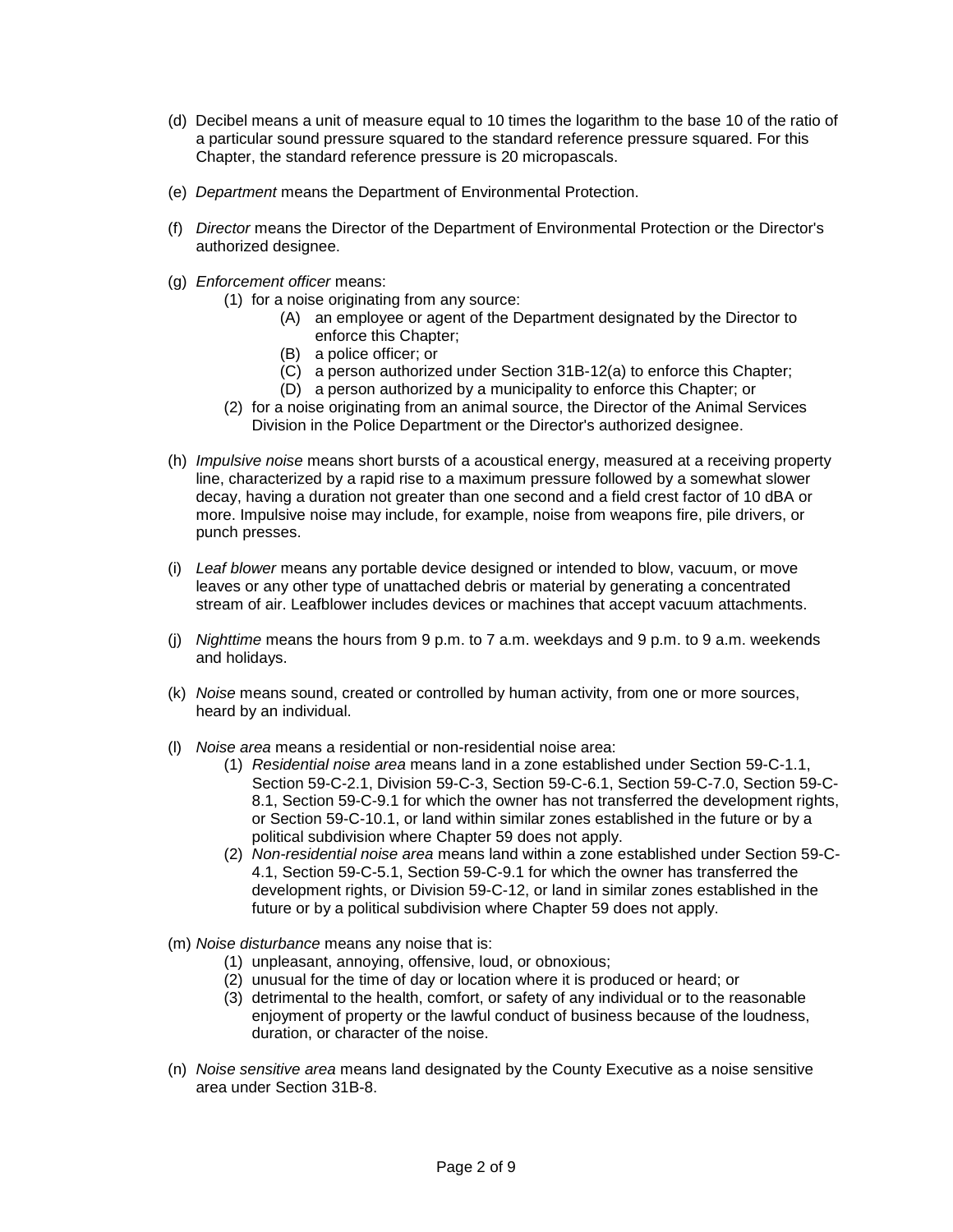- (o) *Noise-suppression plan* means a written plan to use the most effective noise-suppression equipment, materials, and methods appropriate and reasonably available for a particular type of construction.
- (p) *Person* means an individual, group of individuals, corporation, firm, partnership, or voluntary association; or a department, bureau, agency, or instrument of the County or any municipality, or of any other government to the extent allowed by law.
- (q) *Prominent discrete tone* means a sound, often perceived as a whine or hum, that can be heard distinctly as a single pitch or a set of pitches. A prominent discrete tone exists if the one-third octave band sound pressure level in the band with the tone exceeds the arithmetic average of the sound pressure levels of the 2 contiguous one-third octave bands by:
	- (1) 5 dB for center frequencies of 500 Hz and above;
	- (2) 8 dB for center frequencies between 160 and 400 Hz; or
	- (3) 15 dB for center frequencies less than or equal to 125 Hz.
- (r) *Qualifying performing arts facility* means the outdoor area of a building, outdoor seasonal, temporary, or permanent stage, or other clearly defined outdoor area or space, which is:
	- (1) used for an outdoor arts and entertainment activity; and
	- (2) owned or operated by the County; and
	- (3) so designed by the County Executive in an Executive Order published in the County Register. The Executive may revoke a designation at any time by publishing an Executive Order revoking the designation in the County Register.
- (s) *Receiving property* means any real property where people live or work and where noise is heard, including an apartment, condominium unit, or cooperative building unit.
- (t) *Sound* means an auditory sensation evoked by the oscillation of air pressure.
- (u) *Source* means any person, installation, device, or animal causing or contributing to noise. (1996 L.M.C., ch. 32, § 1; [2001 L.M.C., ch. 2,](http://www.montgomerycountymd.gov/mc/council/bills2001/05-01e.pdf) § 1.)

**Editor's note**—See County Attorney Opinion dated [10/6/00](http://www.amlegal.com/pdffiles/MCMD/10-06-2000.pdf) indicating that long-term parking on public streets is prohibited in certain circumstances, but not based on the size of the vehicle. See County Attorney Opinion dated [3/16/92](http://www.amlegal.com/pdffiles/MCMD/03-16-1992.pdf) explaining that the Washington Metropolitan Area Transportation Authority (esp. Metrorail) is subject to the County's noise control law, although an exemption may be obtained if it is in the public interest.

### **Sec. 31B-3. Regulations.**

The County Executive may establish noise control regulations and standards as necessary to accomplish the purposes and intent of this Chapter. Any regulation must be at least as stringent as this Chapter. The Executive by regulation may set fees that are sufficient to offset the costs of Department reviews or other actions required or authorized by this Chapter. (1996 L.M.C., ch. 32, § 1.)

### **Sec. 31B-4. Noise control advisory board.**

- (a) A Noise Control Advisory Board must advise the County Executive, Director, County Council, and Planning Board on noise control issues, including administration and enforcement of this Chapter.
- (b) The Board consists of 11 members appointed by the Executive and confirmed by the Council.
- (c) The Board must elect one member as Chair and another member as Vice-Chair to serve at the pleasure of the Board. The Board must meet at the call of the chairperson as required to perform its duties, but not less than once each quarter. A majority of the members of the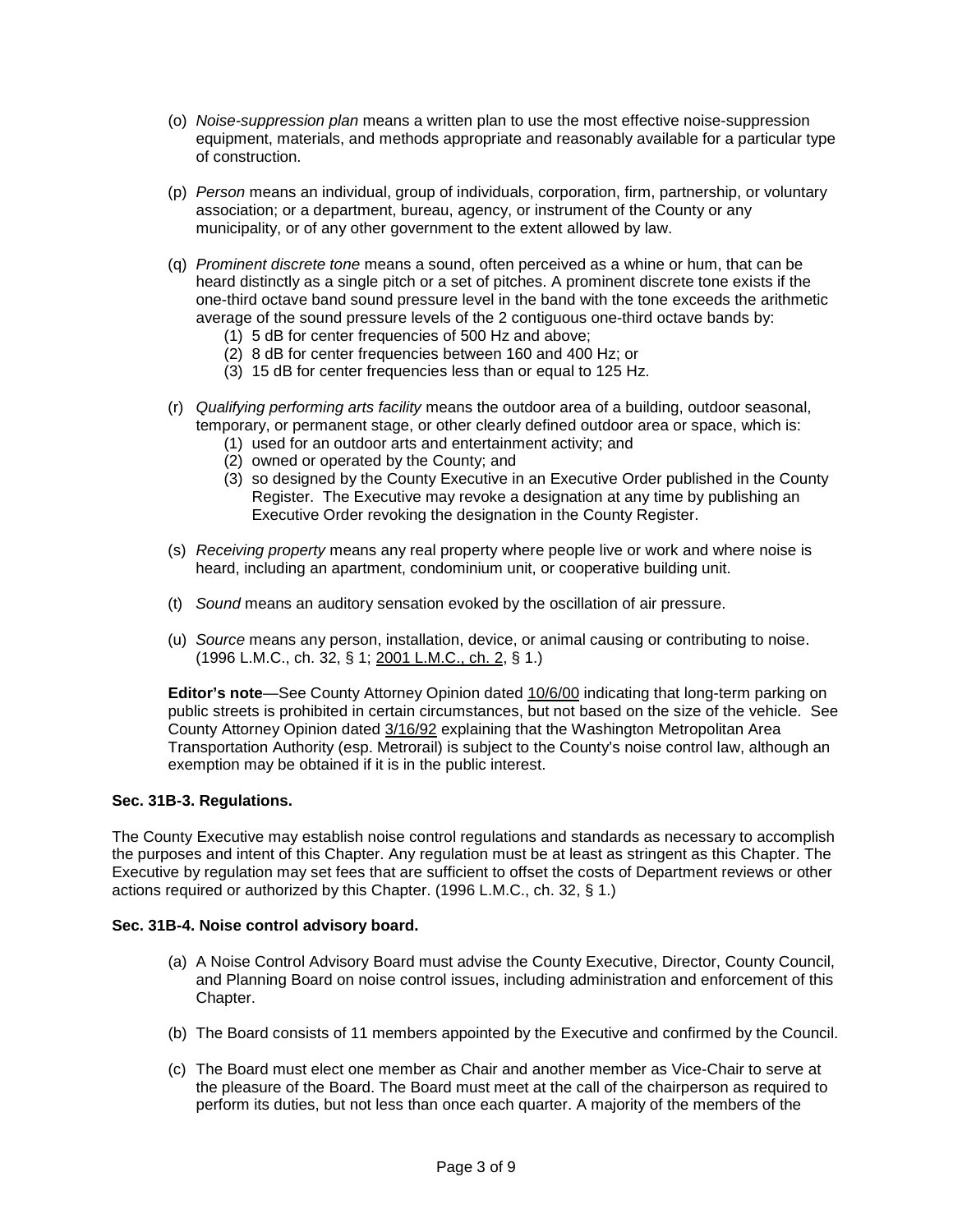Board constitutes a quorum for transacting business. The Board may act by a majority vote of those present.

- (d) At least every third year, the Board must evaluate the effectiveness of the County's noise control program and recommend any improvements to the Director, County Executive, County Council, and Planning Board.
- (e) No later than March 1 each year, the Chair of the Board must report to the Director, County Executive, County Council, and Planning Board on activities and actions the Noise Control Advisory Board took during the previous calendar year. (1996 L.M.C., ch. 32, § 1; 1999 L.M.C., ch. 2, § 1.)

**Editor's note**-1999 L.M.C., ch. 2, § 1, increased the number of Board members from 7 to 11. 1999 L.M.C., ch. 2, § 2, states:

Sec. 2. Transition.

- (a) The terms of the 4 members of the Noise Control Advisory Board added by this Act end:
	- (1) for 1 member, on September 30, 1999, and every third year thereafter;
	- (2) for 2 members, on September 30, 2000, and every third year thereafter; and
	- (3) for 1 member, on September 30, 2001, and every third year thereafter.
- (b) When appointing the first individual to serve in one of the 4 new positions, the County Executive must designate the term in subsection (a) for which the Executive is appointing the individual.
- (c) This Act does not affect the term of any current member of the Board. **Cross reference-**Boards and commissions generally, § [2-141](http://www.amlegal.com/nxt/gateway.dll?f=id$id=Montgomery%20County%20Code%3Ar%3A337$cid=maryland$t=altmain-nf.htm$an=JD_2-141$3.0#JD_2-141) et seq.

### **Sec. 31B-5. Noise level and noise disturbance violations.**

- (a) *Maximum allowable noise levels.*
	- (1) Except as otherwise provided in Sections 31B-6(a) and 31B-8, a person must not cause or permit noise levels that exceed the following levels:

| Maximum Allowable Noise Levels (dBA) for Receiving Noise Areas |         |           |
|----------------------------------------------------------------|---------|-----------|
|                                                                | Daytime | Nighttime |
| Non-residential noise area                                     |         | 62        |
| Residential noise area                                         | 65      | 55        |

- (2) A person must not cause or permit the emission of a prominent discrete tone or impulsive noise that exceeds a level, at the location on a receiving property where noise from the source is greatest, that is 5 dBA lower than the level set in paragraph (1) for the applicable noise area and time.
- (3) Sound that crosses between residential and non-residential noise areas must not exceed the levels set in paragraph (1) for residential noise areas.
- (b) *Noise disturbance.* A person must not cause or permit noise that creates a noise disturbance.
- (c) *Examples.* The following examples illustrate common noise-producing acts that violate this section if they exceed the noise level standards set in subsection (a) or create a noise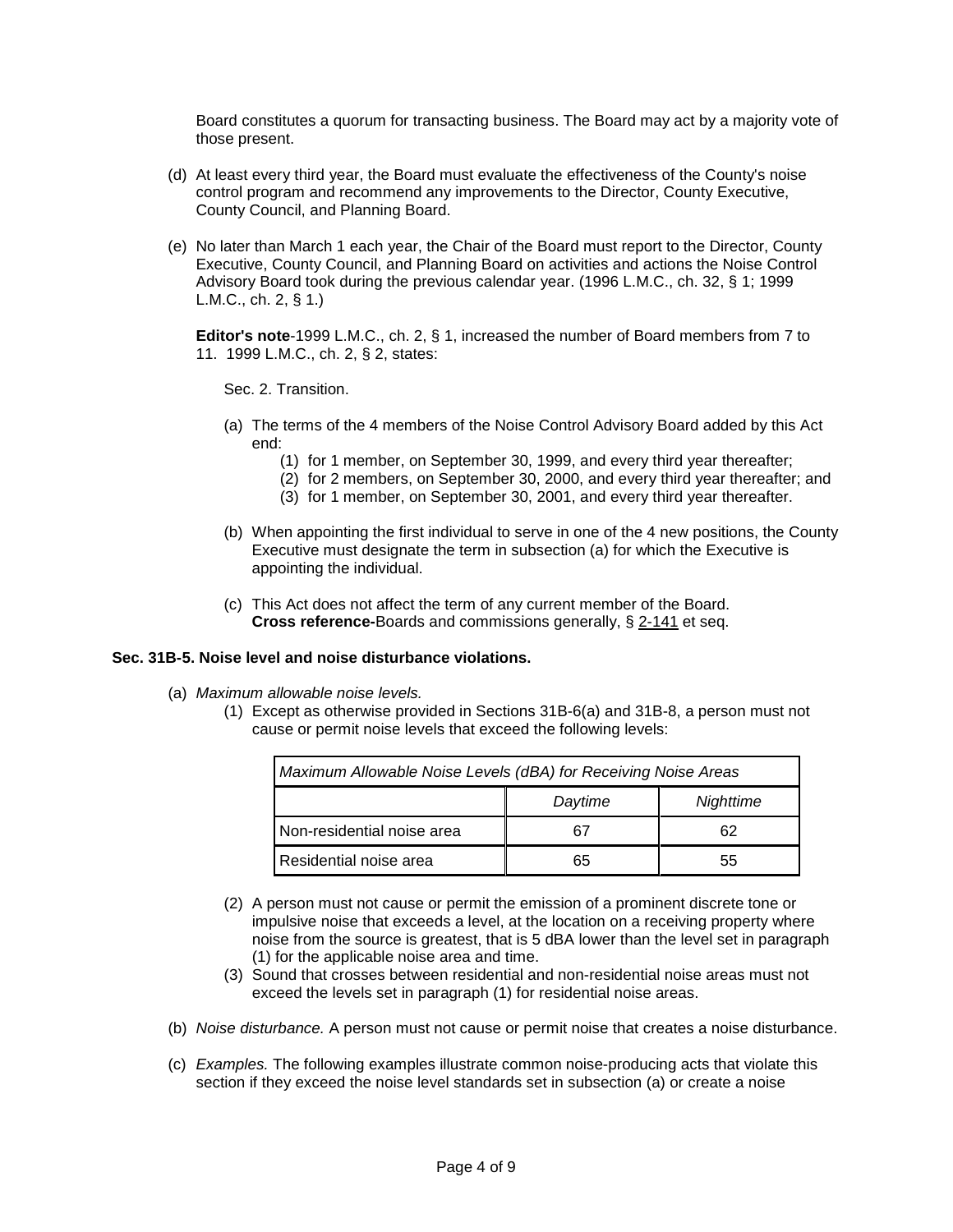disturbance. The examples are illustrative only and do not limit or expand the noise level or noise disturbance standards of this section:

- (1) Sounding a horn or other signaling device on any motor vehicle on private property except:
	- (A) in an emergency; or
	- (B) as a danger warning signal during daytime hours if the device complies with noise level limits.
- (2) Operating a sound-producing device on public streets for commercial advertising or to attract public attention.
- (3) Selling anything by outcry.
- (4) Loading, unloading, opening, closing or otherwise handling containers, building materials, construction equipment, or similar objects.
- (5) Operating a device that produces, reproduces, or amplifies sound.
- (6) Allowing an animal to create a noise disturbance.
- (7) Operating power equipment mounted on a motor vehicle or operating other devices powered by a generator or a motor vehicle. (1996 L.M.C., ch. 32, § 1.)

**Editor's note**—See County Attorney Opinion dated [10/6/00](http://www.amlegal.com/pdffiles/MCMD/10-06-2000.pdf) indicating that long-term parking on public streets is prohibited in certain circumstances, but not based on the size of the vehicle. See County Attorney Opinion dated [3/16/92](http://www.amlegal.com/pdffiles/MCMD/03-16-1992.pdf) explaining that the Washington Metropolitan Area Transportation Authority (esp. Metrorail) is subject to the County's noise control law, although an exemption may be obtained if it is in the public interest.

### **Sec. 31B-6. Noise level and noise disturbance standards for construction.**

- (a) *Maximum allowable noise levels for construction.*
	- (1) A person must not cause or permit noise levels from construction activity that exceed the following levels:
		- (A) From 7 a.m. to 5 p.m. weekdays:
			- (i) 75 dBA if the Department has not approved a noise-suppression plan for the activity; or
			- (ii) 85 dBA if the Department has approved a noise-suppression plan for the activity.
		- (B) The level specified in Section 31B-5 at all other times.
	- (2) Construction noise levels must be measured at the location, at least 50 feet from the source, on a receiving property where noise from the source is greatest.
	- (3) The Department must by regulation establish requirements for noise-suppression plans and adopt procedures for evaluating and approving plans. The regulations must provide that, at least 10 days before approving a noise-suppression plan, the Director must provide public notice reasonably calculated to reach at least a majority of households that might be affected by the construction activity noise levels above 75 dBA.
- (b) *Construction noise disturbance.* The prohibition on noise disturbance in Section 31B- 5(b) applies to construction activities, notwithstanding subsection (a).
- (c) *Examples.* The following examples illustrate common construction noise-producing acts that violate this section if they exceed the noise level standards set in subsection (a) or create a noise disturbance. The examples are illustrative only and do not limit or expand the construction noise level or noise disturbance standards of this section:
	- (1) Delivering materials or equipment, or loading or unloading during nighttime hours in a residential noise area.
	- (2) Operating construction equipment with audible back-up warning devices during nighttime hours. (1996 L.M.C., ch. 32, § 1.)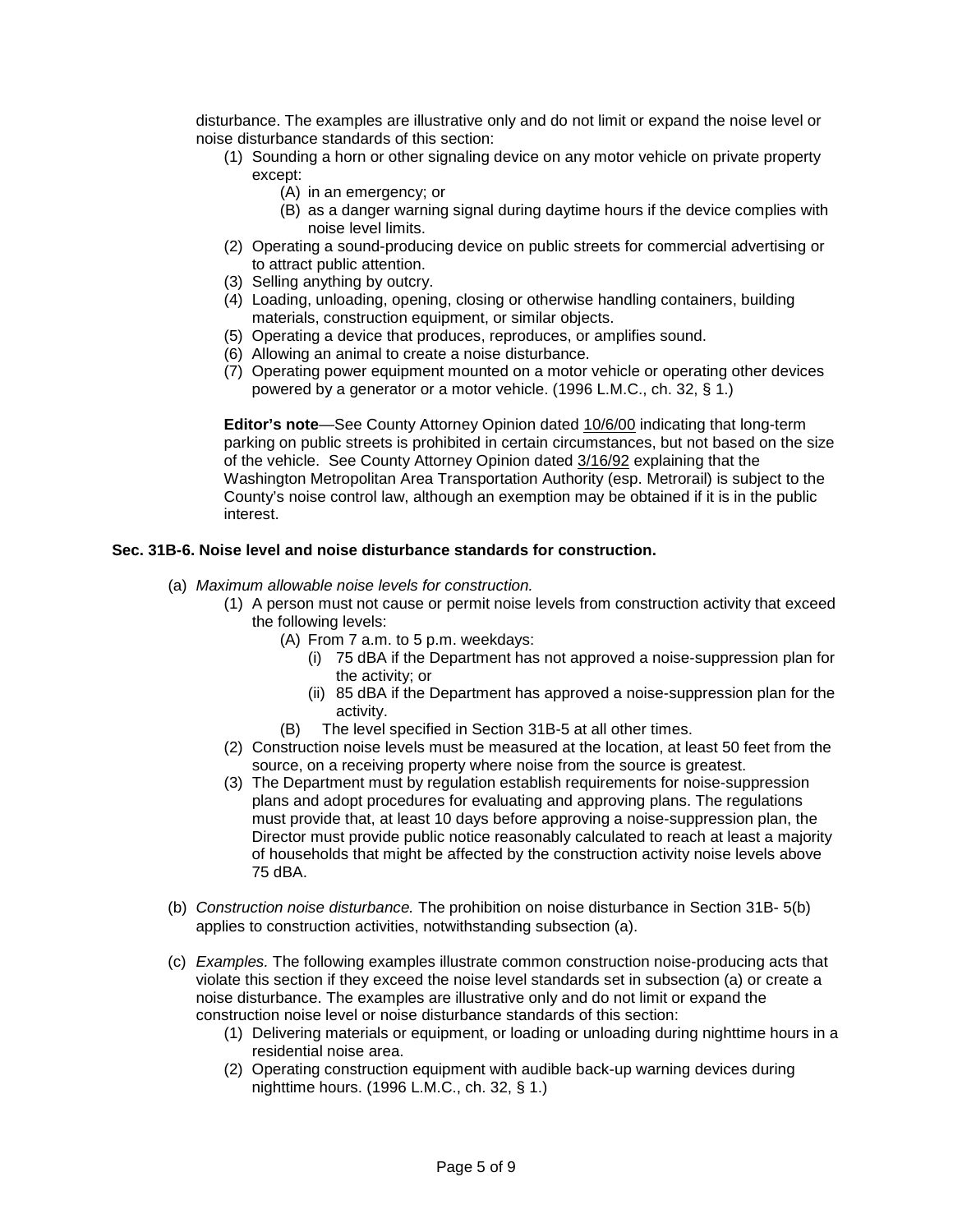### **Sec. 31B-6A. Seasonal noise level standard for qualifying outdoor arts and entertainment activities.**

- (a) Each outdoor arts and entertainment activity held at a qualifying performing arts facility must not exceed the following noise decibel limits:
	- (1) from 11 a.m. to 11 p.m. during April 1 through October 31, 75 dBA, as measured on the receiving property; and
	- (2) at all other times, the maximum allowable noise level set in Section 31B-5.
- (b) A qualifying performing arts facility which has complied with this Section must not cause or permit noise levels from an outdoor arts and entertainment activity to exceed the standards in subsection (a).
- (c) Any outdoor arts and entertainment activity conducted at a qualifying performing arts facility which has complied with this Section must not be cited as causing a noise disturbance.
- (d) The Department must annually advise the Executive and Council, and the operator of each qualifying perming arts facility, whether the noise levels specified in this Section remain appropriate for that facility and the extent of compliance with those levels. (2011 L.M.C., ch. 7, § 1)

### **Sec. 31B-7. Measurement of sound.**

- (a) The Department must issue regulations establishing the equipment and techniques it will use to measure sound levels. The Department may rely on currently accepted standards of recognized organizations, including the American National Standards Institute (ANSI), American Society for Testing and Materials (ASTM), and the United States Environmental Protection Agency.
- (b) For multiple sources of sound, the Department may measure sound levels at any point to determine the source of a noise. (1996 L.M.C., ch. 32, § 1.)

### **Sec. 31B-8. Noise sensitive areas.**

- (a) The County Executive may designate by regulation land within any geographical area as a noise sensitive area to protect public health, safety, and welfare. The regulation may prohibit certain noise producing activities in the noise sensitive area.
- (b) A regulation under subsection (a) must:
	- (1) describe the area by reference to named streets or other geographic features;
	- (2) explain the reasons for the designation;
	- (3) establish specific noise limits or requirements that apply in the noise sensitive area; and
	- (4) describe by example or enumeration activities or sources that violate the limits or requirements.
- (c) A regulation under subsection (a) may establish limits or requirements for a noise sensitive area that are more stringent than those that otherwise would apply to the area under this Chapter. (1996 L.M.C., ch. 32, § 1.)

### **Sec. 31B-9. Leafblowers.**

(a) Except as provided in this section, a person must not sell, buy, offer for sale, or use a leafblower at any time that has an average sound level exceeding 70 dBA at a distance of 50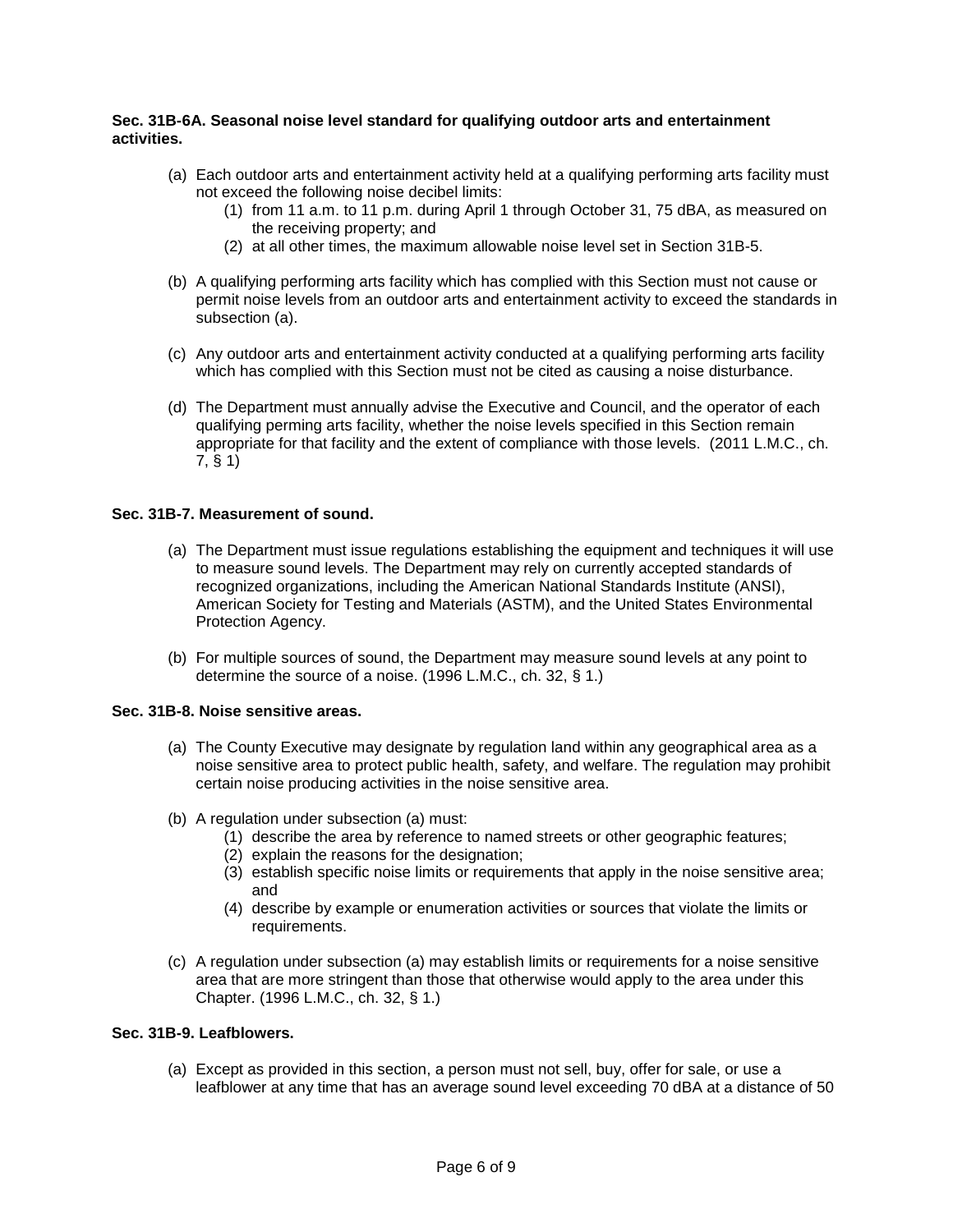feet. This requirement is in addition to any other noise level or noise disturbance standard that applies under this Chapter.

- (b) An individual who owns or occupies a residence in a residential noise area may use at the individual's residence a leafblower bought or manufactured before July 1, 1990, until July 1, 1998, even if it exceeds the standard in subsection (a). After July 1, 1998, a person must not use any leafblower that violates the standard in subsection (a).
- (c) The Department must apply the standard in subsection (a) in accordance with the most current leaf-blower testing standard of the American National Standards Institute (ANSI).
- (d) The Department may inspect, and on its request a person must produce, any leafblower that is sold, offered for sale, or used in the County, to determine whether the leafblower complies with this section. A person who relies in good faith on a manufacturer's written representation of the sound level of a leafblower that has not been modified is not subject to a penalty for violating this section. (1996 L.M.C., ch. 32, § 1.)

### **Sec. 31B-10. Exemptions.**

- (a) This Chapter does not apply to:
	- (1) agricultural field machinery used and maintained in accordance with the manufacturer's specifications;
	- (2) emergency operations by fire and rescue services, police agencies, or public utilities and their contractors;
	- (3) a source or condition expressly subject to any State or federal noise-control law or regulation that is more stringent than this Chapter;
	- (4) sound, not electronically amplified, created between 7 a.m. and 11 p.m. by sports, amusements, or entertainment events or other public gatherings operating according to the requirements of the appropriate permit or licensing authority. This includes athletic contests, carnivals, fairgrounds, parades, band and orchestra activities, and public celebrations.
- (b) The County Executive may issue regulations exempting from Section 31B-5 sources associated with routine residential living during daytime hours, such as home workshops, power tools, and power lawn and garden equipment, when used in accordance with manufacturer specifications. This exception does not apply to repairs or maintenance on a motor vehicle that is not registered for use on public roads. (1996 L.M.C., ch. 32, § 1.)

### **Sec. 31B-11. Waivers.**

- (a) *Temporary waiver.*
	- (1) The Director may waive any part of this Chapter for a temporary event if the noise the event will create or cause in excess of the limits established under this Chapter is offset by the benefits of the event to the public.
	- (2) When the Director receives an application under this subsection, the Director must provide public notice of the application reasonably calculated to reach at least a majority of households that might be affected by noise levels anticipated for the event. The Director must not approve an application under this subsection less than 10 days after the public notice.
- (b) *General waiver.*
	- (1) The Director may waive any part of this Chapter if the Director determines that compliance in a particular case is not practical and would impose undue hardship.
	- (2) When the Director receives an application under this subsection, the Director must schedule a hearing on the application within 60 days.
	- (3) At least 30 days before the hearing, the applicant must advertise the hearing by: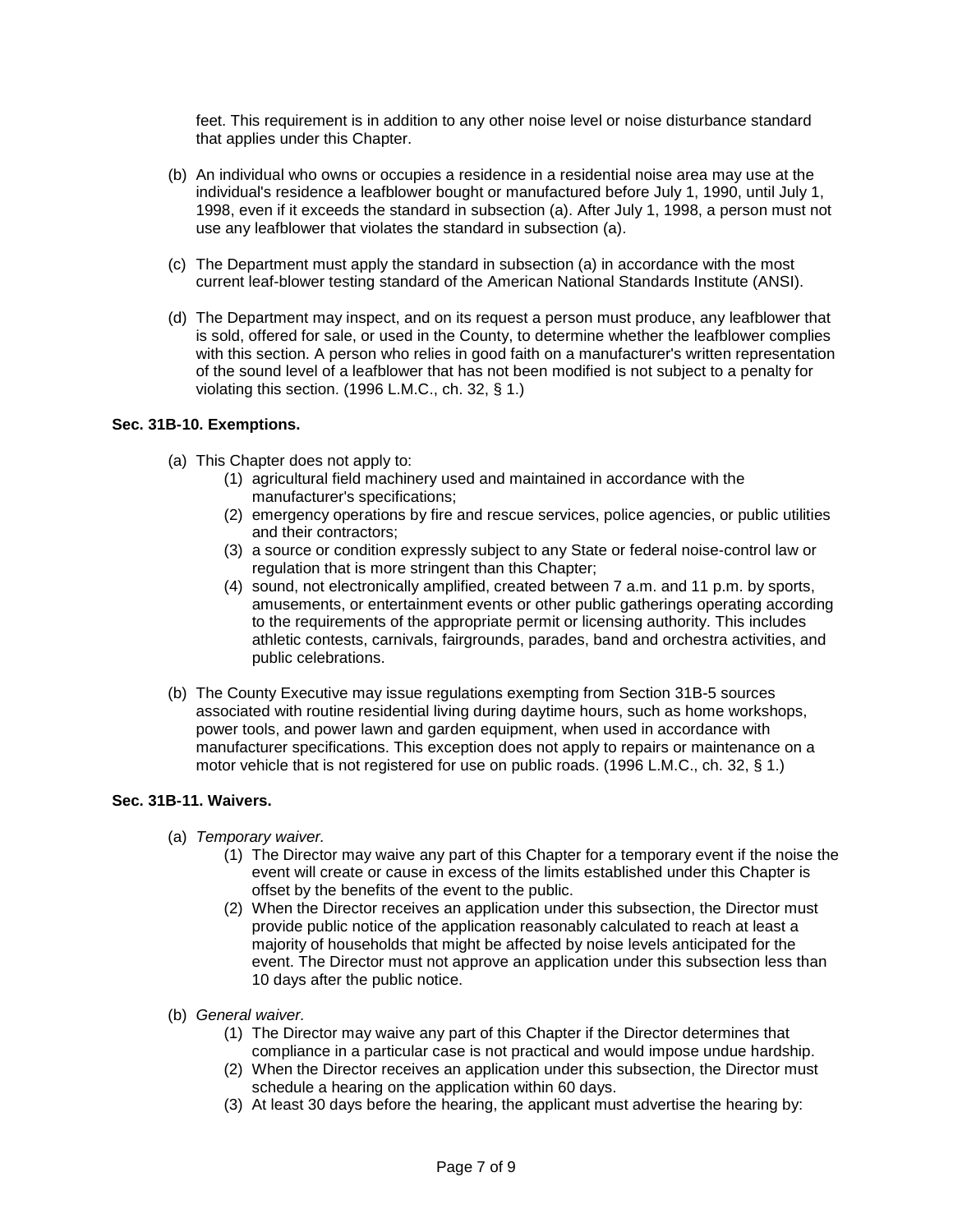- (A) placing a display advertisement in a newspaper of general circulation in the community where the source that is the subject of the application is located; and
- (B) posting a sign at the location of the source.
- (4) Based on evidence presented at the hearing, the Director may grant a waiver for up to 3 years, under terms and conditions appropriate to reduce the impact of the exception.
- (5) The Director may renew a waiver granted under this subsection if the applicant shows that the circumstances supporting the original waiver have not changed.
- (c) *Violation of waiver.* The Director may suspend, modify, or revoke a waiver granted under this section if a person violates the terms or conditions of the waiver.
- (d) *Regulations and fees.* The County Executive must issue regulations implementing this section that:
	- (1) set the procedures and fees to apply for a waiver under subsections (a) or (b);
	- (2) require the applicant to use the best technology and strategy reasonably available to mitigate noise, as determined by the Director;
	- (3) allow temporary waivers under subsection (a) of no more than 30 days, renewable at the discretion of the Director no more than twice; and
	- (4) specify the requirements for the hearing advertisement and sign required under subsection (b)(3). (1996 L.M.C., ch. 32, § 1.)

#### **Sec. 31B-12. Enforcement and penalties.**

- (a) The Department must enforce this Chapter. The County Executive may delegate in writing the authority to enforce parts of this Chapter to the Police Department or any other Executive agency.
- (b) A violation of this Chapter is a Class A violation. Each day a violation continues is a separate offense. A violation of Section 31B-6 is a separate offense in addition to any other violation of this Chapter arising from the same act or occurrence.
- (c) The Department may seek injunctive or other appropriate judicial relief to stop or prevent continuing violations of this Chapter.
- (d) If the Director finds that a person has violated this Chapter, the Director may issue a notice of violation and corrective order to the person. The notice must contain the following information:
	- (1) the section of this Chapter that the person violated;
	- (2) the date, nature, and extent of the violation;
	- (3) the action required to correct the violation;
	- (4) if the Director requires a compliance plan, the deadline for submitting the plan to the Director; and
	- (5) the deadline for compliance.
- (e) The compliance plan referred to in subsection (d)(4) must establish a schedule for achieving compliance with this Chapter, as specified in the corrective order. A compliance plan, and amendments to a plan, are not effective until the Director approves the plan or amendment. An action allowed under an approved compliance plan does not violate this Chapter.
- (f) An enforcement officer may issue a civil citation for any violation of this Chapter if the enforcement officer:
	- (1) witnesses the violation; or